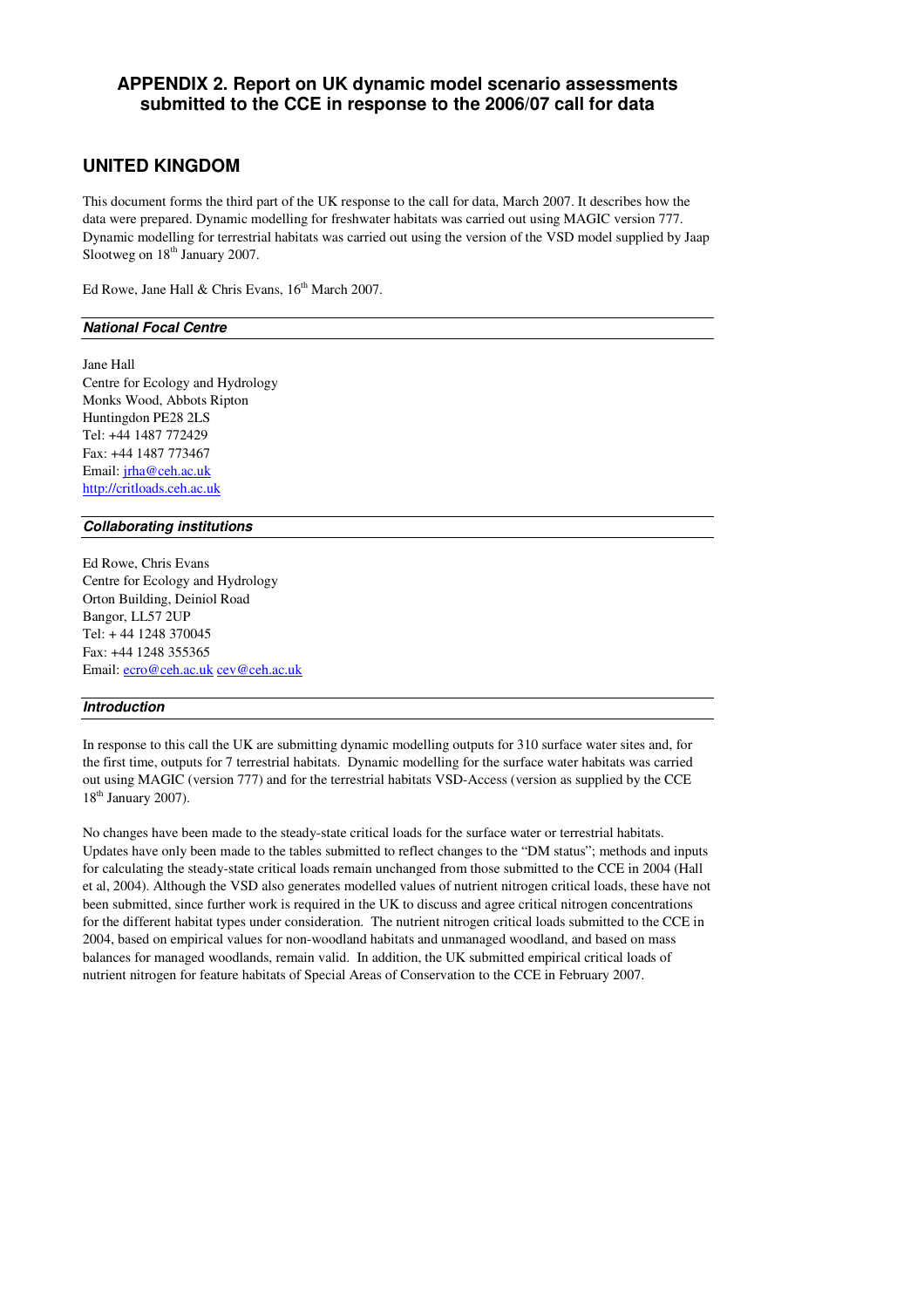#### **Methods and data sources**

#### *Dynamic modelling of surface water habitats*

For surface waters, the MAGIC model was applied to 310 previously calibrated UK lakes and streams, covering acid sensitive regions of Wales (Snowdonia and Cambrian Mountains), England (Lake District and South Pennines), Scotland (Galloway and Cairngorms) and Northern Ireland (Mourne Mountains). These sites were previously used to calculate target loads, and the methods and data sources used to calibrate the model were described in detail in the 2005 CCE progress report (Hall et al, 2005). For the present call, a set of regionspecific forecast scenarios was calculated as the average proportional change (relative to a 2000 base year) in  $SO_4$ , NO<sub>x</sub> and NH<sub>y</sub> deposition for all EMEP squares covering that region. A single forecast scenario was run through to 2010, with the range of 27 scenarios specified in the call applied thereafter. For each site, all forecasts were run for all successful MAGIC calibrations (between 1 and 10 per site), and the median predicted value of each variable used in the data submission.

#### *Dynamic modelling of terrestrial habitats*

For each of the 7 terrestrial habitats, results were calculated for all UK 1  $km^2$  grid squares which contained 1 ha or more of the habitat. Parameters for running VSD for terrestrial habitats are listed in three main locations:

- 1. The Access form (CalcDM) used to set up a batch run (see Table 1)
- 2. The inputs table within the Access database (see Table 2)
- 3. The deposition tables within the Access database. EMEP values as supplied by the CCE were used.

Values were assigned to some parameters on the basis of soil type alone, or habitat and soil type. Soil type was defined as the dominant soil type within the  $1 \text{ km}^2$  and parameters assigned according to soil group, subgroup, or broad soil class (mineral, organomineral or peat) (Hall et al 2004) Different methods were applied to the calculation of acidity critical loads for non-woodlands and woodlands on mineral, organomineral and peat soils (Hall et al 2004). Woodland type was categorised as managed coniferous, managed broadleaved, and unmanaged (broadleaved and coniferous) (Hall et al 2004). For assigning values to soil parameters, all unmanaged woodlands were assumed to be broadleaved.

#### **Table 1. Parameters in the CalcDM form.**

| <b>Parameter</b>      | <b>Value</b> used | Data source and notes                                                                 |
|-----------------------|-------------------|---------------------------------------------------------------------------------------|
| Oliver constant $(1)$ | 4.5               | default value supplied by CCE                                                         |
| Oliver constant (2)   | $\Omega$          | as above                                                                              |
| Oliver constant $(3)$ | $\theta$          | as above                                                                              |
| sea salt corr.        |                   | no seasalt correction                                                                 |
| Exchange kinetics     | Gapon             | Gaines-Thomas preferred, but not functioning in VSD                                   |
| CNrat max             | a) $43.6$ gC/gN   | Upper leaching thresholds for a) conifer/heathland and b) deciduous / grassland (Rowe |
|                       | b) $20.8$ gC/gN   | <i>et al.</i> 2006)                                                                   |
| CNrat min             | $7.5$ gC/gN       | Lower leaching threshold (Rowe et al, 2006)                                           |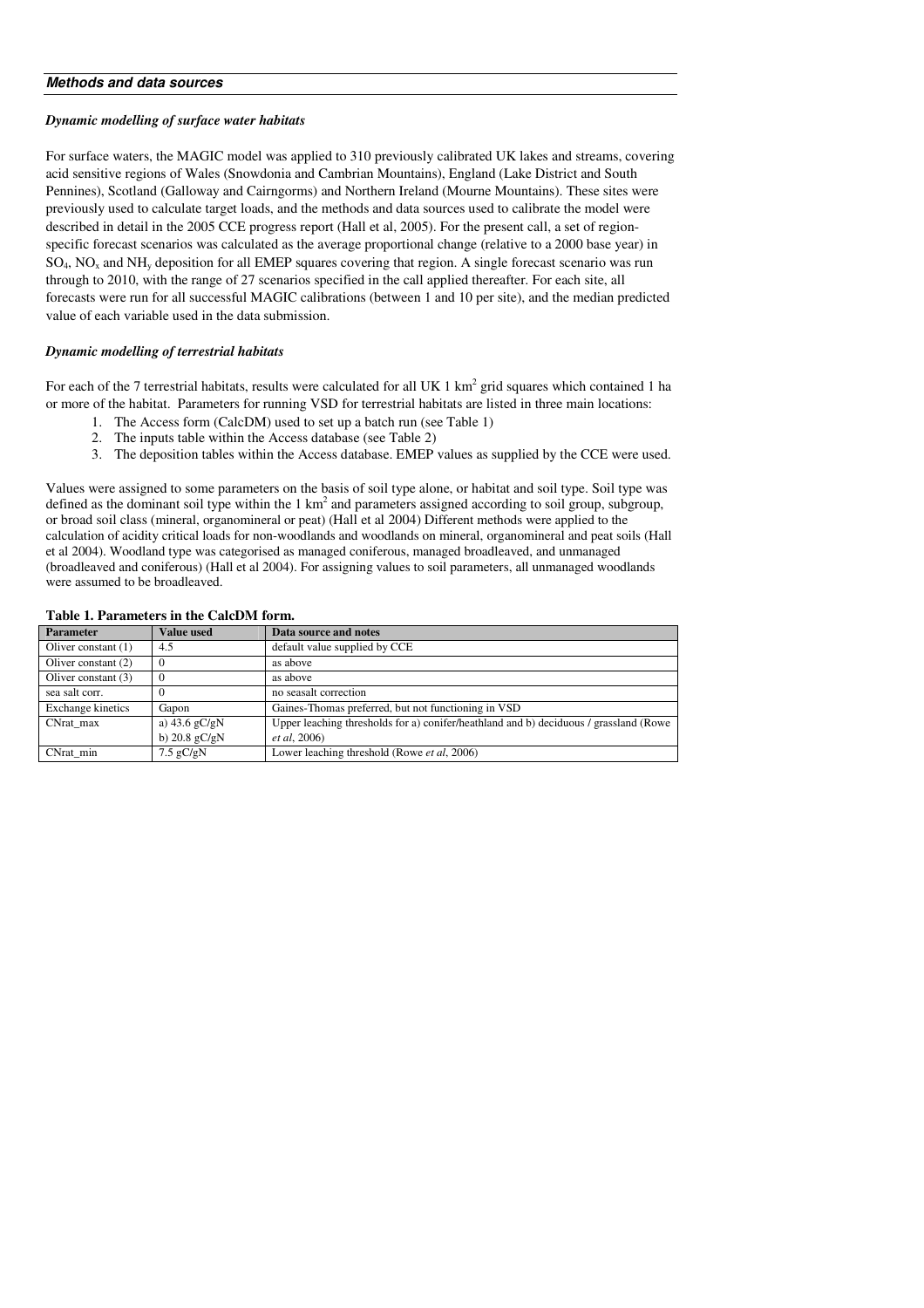## **Table 2. Parameters in the "inputs" table.**

| Parameter        | Value used               | <b>Notes</b>                                                                                                                                                                                                                                                                                                                        |
|------------------|--------------------------|-------------------------------------------------------------------------------------------------------------------------------------------------------------------------------------------------------------------------------------------------------------------------------------------------------------------------------------|
| SiteID           |                          | Unique 1 km site codes assigned by UK NFC                                                                                                                                                                                                                                                                                           |
| EmpSiteID        | $=$ SiteID               | as above                                                                                                                                                                                                                                                                                                                            |
| Lon              | $\overline{a}$           | from NFC data                                                                                                                                                                                                                                                                                                                       |
| Lat              | $\Box$                   | from NFC data                                                                                                                                                                                                                                                                                                                       |
| <b>I50</b>       | ÷,                       | from NFC data                                                                                                                                                                                                                                                                                                                       |
| J50              | $\blacksquare$           | from NFC data                                                                                                                                                                                                                                                                                                                       |
| EcoArea          | $0 - 1$                  | Proportion of the grid square under this habitat $(km^2 km^2)$                                                                                                                                                                                                                                                                      |
| CLmaxS           |                          | As previously calculated (Hall et al, 2004)                                                                                                                                                                                                                                                                                         |
| CLminN           | ä,                       | as above                                                                                                                                                                                                                                                                                                                            |
| CLmaxN           | ÷,                       | as above                                                                                                                                                                                                                                                                                                                            |
| CLnutN           | $\blacksquare$           | not used                                                                                                                                                                                                                                                                                                                            |
| nANCcrit         | $\blacksquare$           | As previously calculated (Hall et al, 2004)                                                                                                                                                                                                                                                                                         |
| cNacc            | $\overline{\phantom{a}}$ | Critical concentrations not yet agreed in UK, so data withheld                                                                                                                                                                                                                                                                      |
| crittype         | $\bar{\phantom{a}}$      | soil / habitat dependent (Hall et al, 2004)                                                                                                                                                                                                                                                                                         |
| critvalue        | ÷,                       | soil / habitat dependent (Hall et al, 2004)                                                                                                                                                                                                                                                                                         |
| thick            | 0.5                      | Assumed 0.5                                                                                                                                                                                                                                                                                                                         |
| bulkdens         | $\Box$                   | From NSRI data: mean for the soil <i>group</i> (e.g. 61 brown podzol)                                                                                                                                                                                                                                                               |
| Cadep            | $\overline{\phantom{a}}$ | FRAME model estimates (total Ca deposition from all sources) (Dore et al., 2003)                                                                                                                                                                                                                                                    |
| Mgdep            | $\overline{\phantom{a}}$ | FRAME model estimates (total base cation deposition minus total Ca deposition)<br>(Dore <i>et al</i> , 2003)                                                                                                                                                                                                                        |
| Kdep             | ÷,                       | Assumed in constant ratio of 0.019 x Cldep                                                                                                                                                                                                                                                                                          |
| Nadep            | ÷,                       | Assumed in constant ratio of 0.86 x Cldep                                                                                                                                                                                                                                                                                           |
| Cldep            | $\blacksquare$           | FRAME model estimate (Dore et al, 2003)                                                                                                                                                                                                                                                                                             |
| Cawe             | $\blacksquare$           | Soil type dependent - see Hall et al (2004)                                                                                                                                                                                                                                                                                         |
| Mgwe             | $\overline{\phantom{a}}$ | Assumed 1/3 of (total base cation weathering - Ca weathering) (Hall et al, 2004)                                                                                                                                                                                                                                                    |
| Kwe              | $\blacksquare$           | Assumed 1/3 of (total base cation weathering - Ca weathering) (Hall et al, 2004)                                                                                                                                                                                                                                                    |
| Nawe             | $\overline{\phantom{a}}$ | Assumed 1/3 of (total base cation weathering – Ca weathering) (Hall et al, 2004)                                                                                                                                                                                                                                                    |
| Caupt            | $\Box$                   | Assumed 0 - see Hall et al (2004)                                                                                                                                                                                                                                                                                                   |
| Mgupt            | $\overline{a}$           | Assumed 0 - see Hall et al (2004)                                                                                                                                                                                                                                                                                                   |
| Kupt             | $\blacksquare$           | Assumed 0 - see Hall et al (2004)                                                                                                                                                                                                                                                                                                   |
| Qle              | $\overline{\phantom{a}}$ | see Hall et al (2004)                                                                                                                                                                                                                                                                                                               |
| lgKAlox          | ÷,                       | Set by soil broad class: mineral soils 8.5; organomineral soils 7.6; peats 6.5                                                                                                                                                                                                                                                      |
| expAl            | $\overline{\phantom{a}}$ | Assumed 3                                                                                                                                                                                                                                                                                                                           |
| pCO2fac          | $\blacksquare$           | Set by soil broad class: mineral soils 40; organomineral soils 100; peats 100                                                                                                                                                                                                                                                       |
| cOrgacids        | $\blacksquare$           | Set by soil broad class: mineral soils 25; organomineral soils 32; peats 65                                                                                                                                                                                                                                                         |
| Nimacc           | $\overline{\phantom{a}}$ | Assigned by soil group (e.g. 61 brown podzol)(Hall et al, 2004)                                                                                                                                                                                                                                                                     |
| Nupt             | ÷,                       | see Hall et al (2004)                                                                                                                                                                                                                                                                                                               |
| fde              | $\blacksquare$           | Recalculated from Nde values (Hall et al, 2004) to prevent VSD crashes. Assumed<br>equal to Nde / (N_deposition + Nupt + Nimacc), where N_deposition is total N<br>deposition for the broad habitat class i.e. woodland deposition for woodland habitats,<br>moorland deposition for moorland, grassland, bog and montane habitats. |
| Nde              | $\blacksquare$           | set to null to prevent VSD crashes                                                                                                                                                                                                                                                                                                  |
| <b>CEC</b>       | $\blacksquare$           | T                                                                                                                                                                                                                                                                                                                                   |
| bsat             | $\omega$                 | т                                                                                                                                                                                                                                                                                                                                   |
| yearbsat         | 2004                     | т                                                                                                                                                                                                                                                                                                                                   |
| lgKAlBc          | $\equiv$                 | From NSRI data: mean for the soil <i>group</i> (e.g. 61 brown podzol)                                                                                                                                                                                                                                                               |
| lgKHBc           | $\blacksquare$           | Assumed 2.3                                                                                                                                                                                                                                                                                                                         |
| Cpool            | $\Box$                   | From NSRI data: mean for the soil <i>group</i> (e.g. 61 brown podzol)                                                                                                                                                                                                                                                               |
| <b>CNrat</b>     | $\equiv$                 |                                                                                                                                                                                                                                                                                                                                     |
| yearCN           | 2004                     | т                                                                                                                                                                                                                                                                                                                                   |
| <b>DM</b> status | $\overline{\phantom{a}}$ |                                                                                                                                                                                                                                                                                                                                     |
| EUNIScode        | $\blacksquare$           |                                                                                                                                                                                                                                                                                                                                     |
| CC               | $\blacksquare$           |                                                                                                                                                                                                                                                                                                                                     |